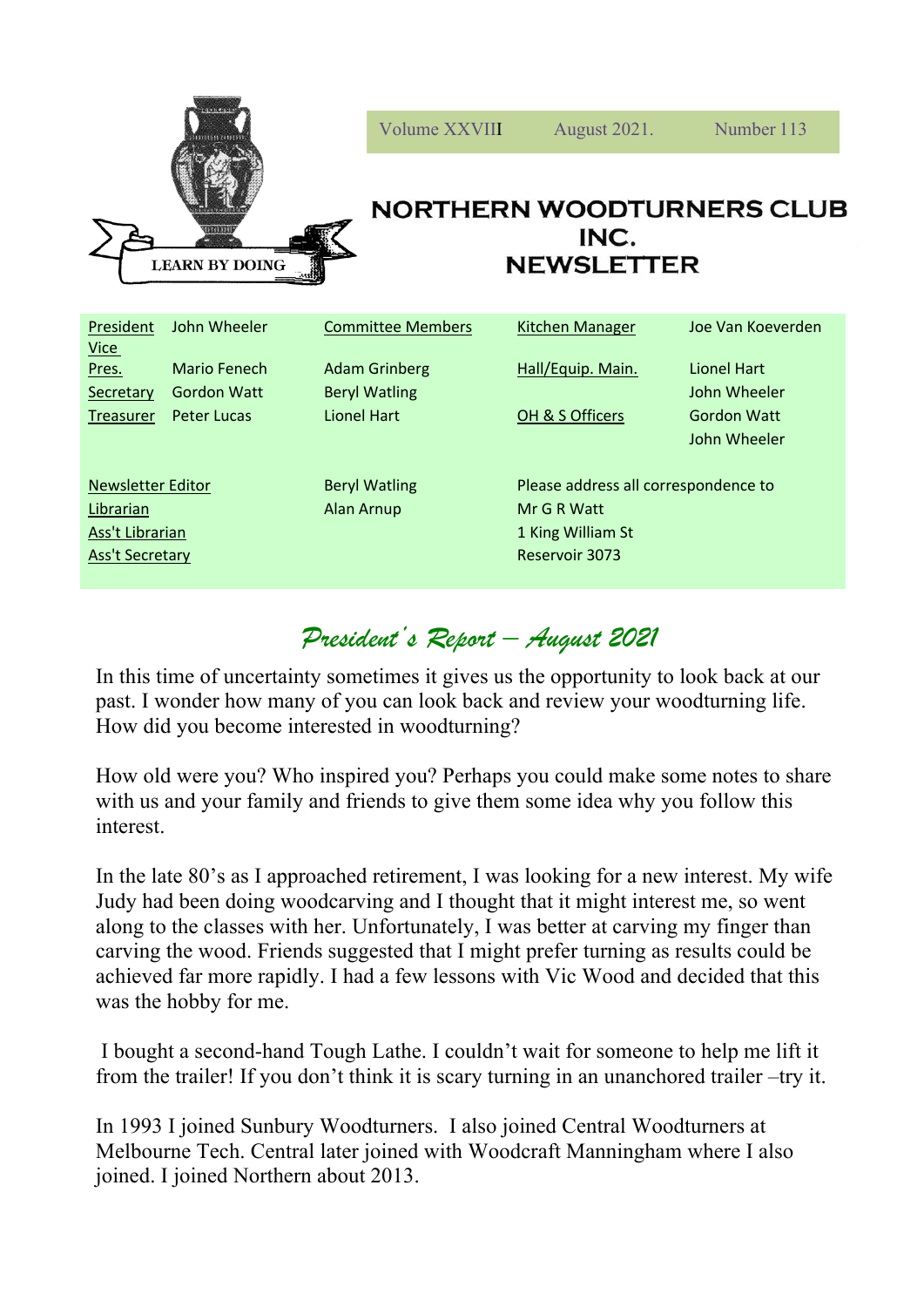This was a time when woodwork became very popular. Clubs were being set up all over Victoria encouraged by the Victorian Woodworkers Association Doncaster. Festivals and The Woodwork Shows at the Exhibition and later at Jeff's Shed. The Australian Woodturning Exhibition run by Koonung led me to joining Koonung. The Turn Around Downunders provided great learning opportunities. Woodturning has given me lots of great friends.

Although I have many other interests, I get great joy from woodturning. There is a never ending delight when, on the application of polish, I see the colours and grain of the wood appear.

This fascination led us to join the International Woodcollectors with visits all over Australia & New Zealand.

Most people appreciate the look and the feel of wood. I am glad to make things that they will enjoy using. It is a great hobby that I would recommend to everyone.

What is your story?

Stay Well Stay Happy John Wheeler

A letter written by Judy to their daughter who was overseas at the time.

Joans latest craze is woodwa should never have nersuaded him to have go at woodcaning) He now wants to get saw lench saw, router and a lathe. He wants to build up Skells for his retirement, I know get ver enthusiastec but neverthe less  $H$  $\alpha$ area enkusiasm

*Annual Meeting – take 3?*

We will conduct the Annual meeting when we are able to open and get back to normal at the hall. I hope you all are keeping well and also occupied during the lockdown. After last year we didn't expect to be going through this again. If any member would like to place an item in the newsletter. What you have been doing, photo or tell us about another hobby you have. Please send a photo and description to Beryl by the  $27<sup>th</sup>$  September.

In the last newsletter the Shot Tower in Melbourne was mentioned. The YouTube code below will give more information about. https://youtu.be/-JDyW718S7w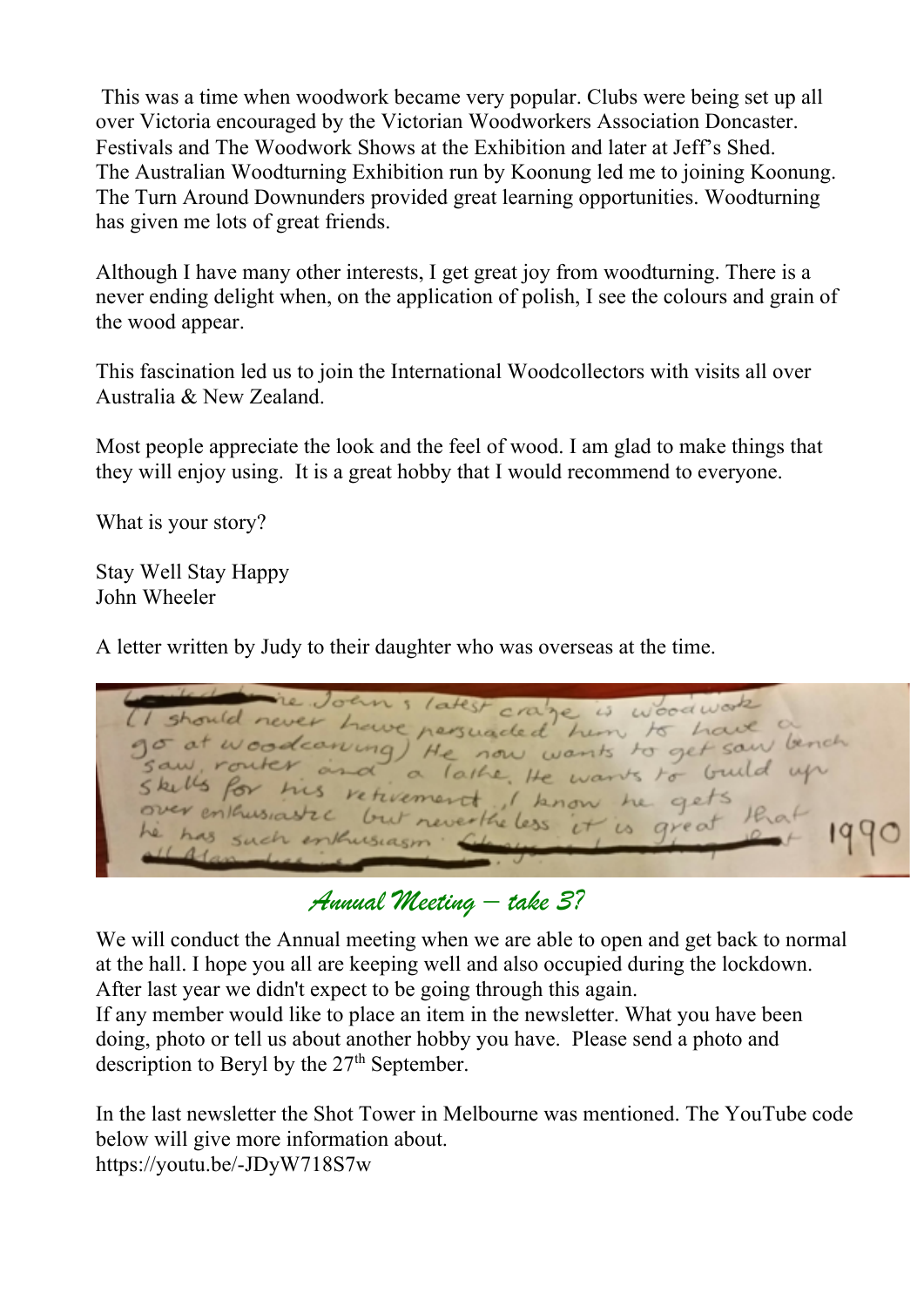#### *A Note about our Financials.*

I don't include our financials in our newsletter as a copy of it usually sent to the Councill of Woodwork Clubs for their website. I always include them in the minutes of the meeting and I'll catchup when we have a meeting.

Beryl Watling

#### *Vale.*

We had a very late notification.

Vale Keith Binch 8/12/1948-9/03/2021 Keith joined the club on the  $1<sup>st</sup>$  of April 2015. He passed away peacefully surrounded by family. He will be fondly remembered at the club.

Just recently we heard.

Vale

John Maude, August 2021 John passed away recently. He joined the club in May 2014. Some members may have met him at Timbecon.

## *Trivia Quizz, Memorable Qotes from Movies.*

*Whar movies are these quotes from?*

- 1. "Frankly, my dear, I don't give Damn"
- 2. "I'll be back."
- 3. "If you build it, he will come."
- 4. "There's no place like home"
- 5. "My Mama always said life was like a box of chocolates.
- 6. You never know what you're gonna get."
- 7. "Here's looking at you, kid"
- 8. "You only had to blow the B------ doors off"
- 9. "May the force be with you"
- 10."Show me the money."
- 11. "Houston, we have a problem"
- 12. "Roads? Where we're going, we don't need roads"
- 13. "Just keep swimming"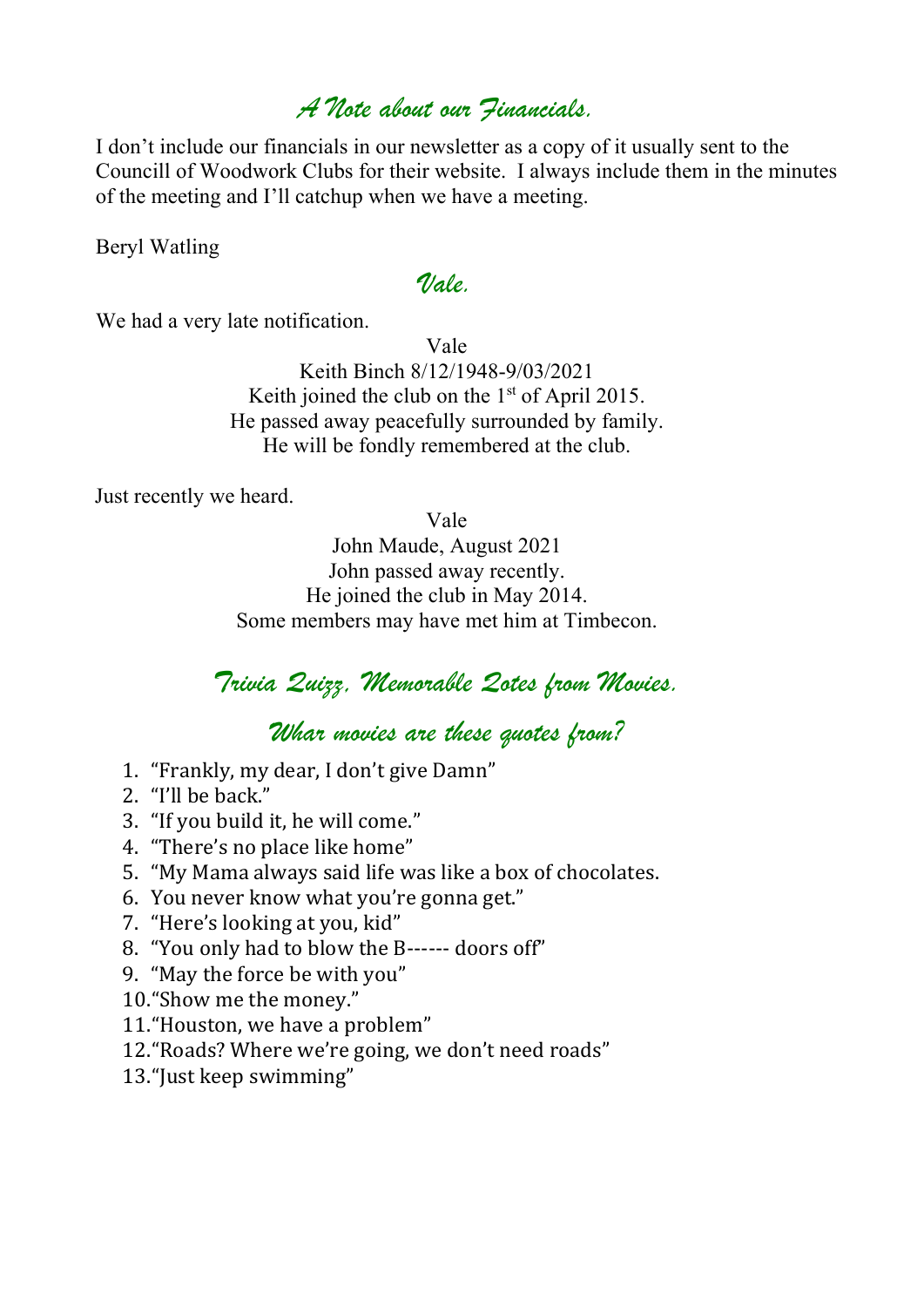## *Our Projects*





Gordon Watt,

Far left, a container. made from White Cedar. The lighter timber is a segmented ring attached inside the base. The finial is Paduk. The finish is poly urethane spray lacquer.

Left, a container made from Ash, Rosewood lid. There is texturing on the lid and the side if the base. The finish I used is the same lacquer as the other item.

Between Ian Beckett, Danny Kovac, Adam Grinberg and Peter Lucas. There are 99 pens to send off to the Troops for Remembrance Day 2021.

These two pens make 100 and 101. The wood used in many of these pens, including these two, was Dutch Elm from the Avenue of Honour Bacchus Marsh.



#### Answers

- **1.** Gone With the Wind, 1939.
- **2.** The Terminator, 1984.
- **3.** Field of Dreams, 1989.
- **4.** The Wizard of Oz, 1939.
- **5.** Forrest Gump, 1994.
- **6.** Casablanca, 1942.
- **7.** The Italian Job 1969.
- **8.** Star Wars, 1977.
- **9.** Jerry Maguire, 1996.
- **10.** Apollo 13, 1995.
- **11.** Back to the future, 1985.
- **12.** Finding Nemo, 2003.